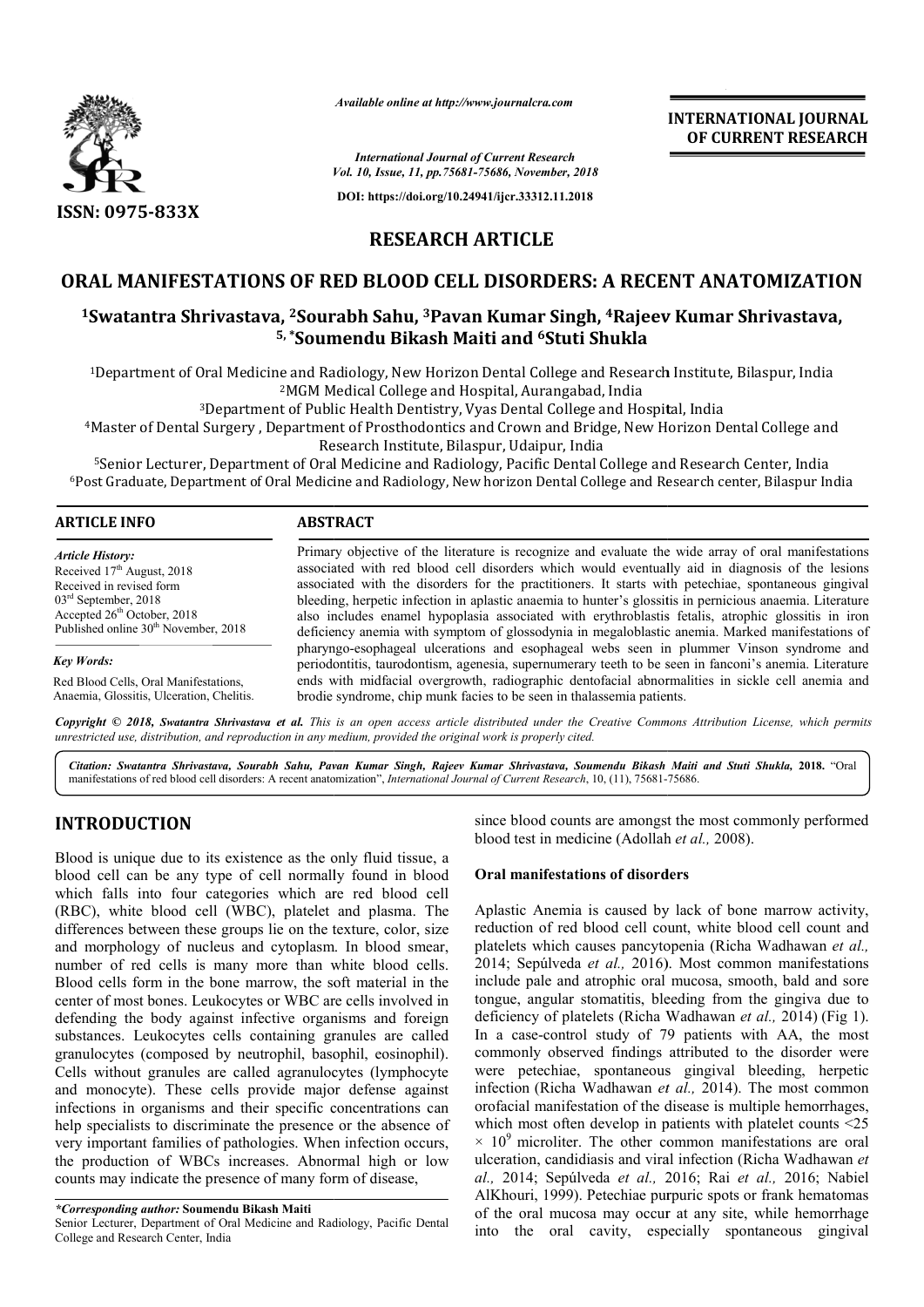hemorrhage, is present in some cases. Such findings are related to the blood platelet deficiency. As a result of the neutropenia there is a generalized lack of resistance to infection, and this is manifested by the development of ulcerative lesions of the oral mucosa or pharynx. These may be extremely severe and may result in a condition resembling gangrene because of the lack of inflammatory cell response (Neal Young, 2010; Eva Guinan *et al.,* 2011).

Pernicious anemia is a relatively common chronic hematologic disease. It is an adult form of anemia that is associated with gastric atrophy and a loss of intrinsic factor production in gastric secretions and a rare congenital autosomal recessive form in which intrinsic factor (IF) production is lacking without gastric atrophy. The term pernicious anemia is reserved for patients with vitamin B12 deficiency due to a lack of production of IF in the stomach. Intrinsic factor in gastric secretions is necessary for the absorption of dietary vitamin B12 (Lahner and Annibale, 2009). Examination may include pallor, glossitis and oral ulceration (Andres and Serraj, 2012). Glossitis (Hunter's glossitis) characterized by a slick or bald tongue, papillary atrophy, and burning sensation on contact with certain foods is usually associated with this disease, although much less described in a recent series devoted to concerned anemia (Fig 2).



**Fig. 1. Bleeding gums in aplastic anemia**



**Fig. 2. Glossitis in pernicious anemia**

Polycythemia is first described by Vasquez in 1892. So, called Vaquez's disease and other name includes polycythemia rubra vera, Osler's disease, and erythema. It an abnormal increase in the number of red blood cells in the peripheral blood, usually with an increase in haemoglobin level (Sambandan, 2010). Oral Manifestations includes purplish red discoloration of the oral mucosa is visible on the tongue, cheeks, and lips. The gingiva is red and may bleed spontaneously. Petechiae and ecchymoses are observed in patients with platelet abnormalities. Varicosities in the ventral tongue, a frequent normal finding, are exaggerated in cases of polycythemia (Sambandan, 2010). Erythema of oral mucosa, glossitis, gingivitis, gingival bleeds spontaneously but no tendency to ulcerate (Lele, 1965; Jepson, 1969). It can manifest intra orally with erythema (red–purple color) of mucosa, glossitis, and erythematous, edematous gingiva. Spontaneous gingival bleeding can occur because the principal sites for hemorrhage, although rare, are reported to be the skin, mucous membranes, and gastro-intestinal tract (Brian *et al.,* 2004). Oral mucous membranes appear deep purplish red, the gingiva and tongue being most prominently affected. The cyanosis is due to the presence of reduced hemoglobin in amounts exceeding 5 gm/dl. The gingiva are often engorged and swollen and bleed upon the slightest provocation. Submucosal petechiae are also common, as well as ecchymosis and hematomas. In current infection may occur, but this is not related directly to the disease (Richa Wadhawan *et al.,* 2014).

Erythroblastosis fetalis is a hemolytic disease of fetal or neonatal life due to fetal-maternal blood group incompatibility the fetus having a blood factor that its mother lacks, and the mother producing antibodies against that factor. These maternal antibodies are capable of agglutinating the RBC's of both the fetus and the father. Erythroblastosis Fetalis includes at least three clinical types: (a) Hydrops fetalis, (b) Icterus gravis of the newborn (c) Hemolytic anemia of the newborn. Erythroblastosis fetalis may be manifested in the teeth by the deposition of blood pigment in the enamel and dentin of the developing teeth, giving them a green, brown or blue hue. Ground sections of these teeth give a positive test for bilirubin. The stain is intrinsic and does not involve teeth or portions of teeth developing after cessation of hemolysis shortly after birth. Enamel hypoplasia is also reported occurring in some cases of erythroblastosis fetalis. This usually involves the incisal edges of the anterior teeth and the middle portion of the deciduous cuspid and first molar crown. Here a characteristic ring-like defect occurs which has been termed the Rh hump by Watson. Many infants with this disease are stillborn, but an increasing number of those born alive have survived after a total replacement of their blood by transfusion at birth (Sambandan, 2010). Iron deficiency anemia (IDA) is defined as a reduction in total body iron to an extent that iron stores are fully exhausted and some degree of tissue iron deficiency is present. It may occur as a consequence of low dietary intake, impaired absorption, or excessive iron loss (Terri *et al.,* 2011). It may manifest in the orofacial region as atrophic glossitis, mucosal pallor and angular cheilitis. Atrophic glossitis "flattening of the tongue papillae" resulting in a smooth and erythematous tongue may mimic migratory glossitis. Migratory glossitis, also known as geographic tongue. It results in lesions on the tongue that are erythematous, nonindurate, atrophic and bordered by a slightly elevated, distinct rim that varies in color from gray to white. In atrophic glossitis, these areas do not have a white keratotic border and they increase in size rather than changing in position (Frewin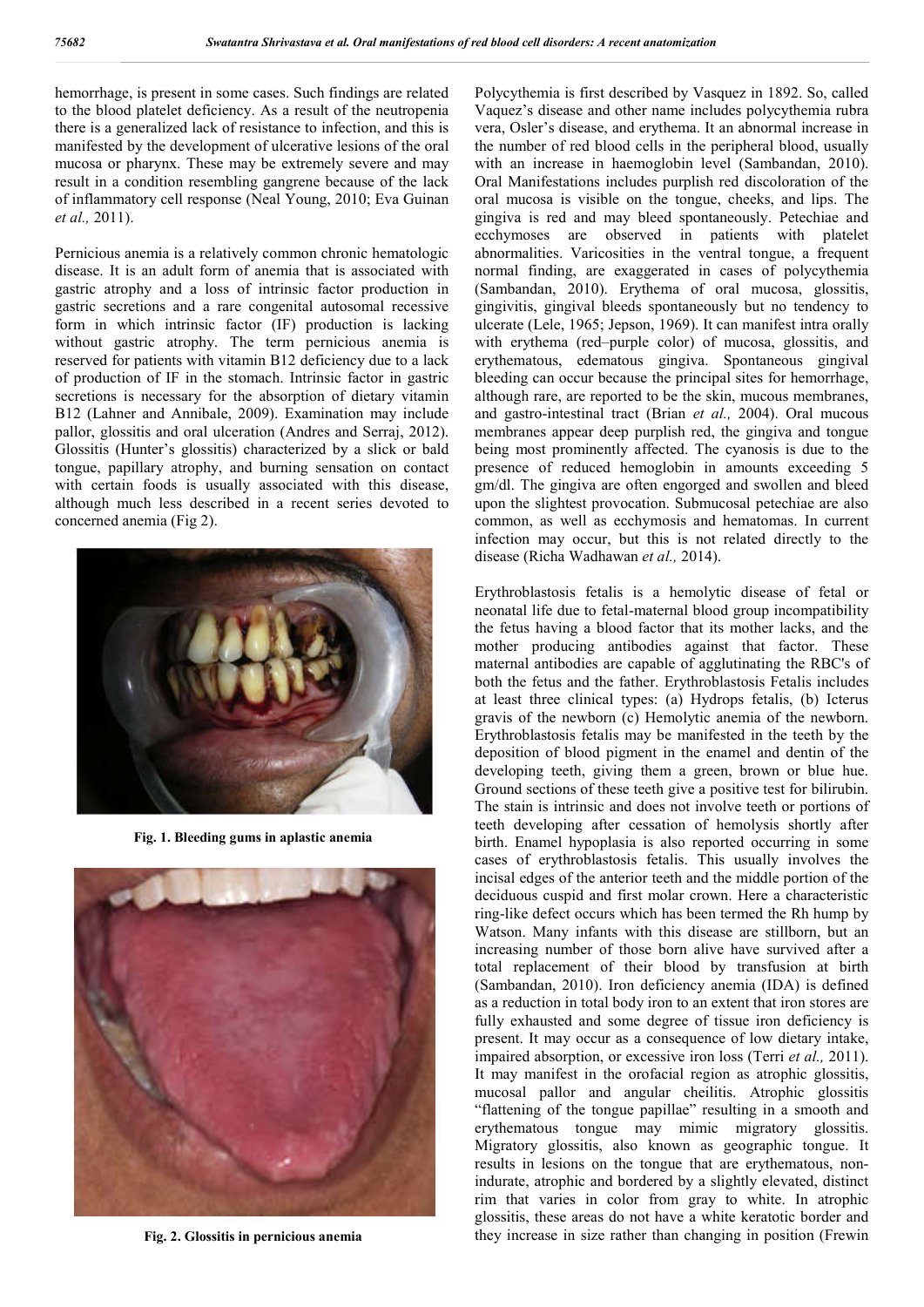*et al.,* 1997). In more severe cases, the tongue may be tender. Angular stomatitis (painful fissures at the corners of the mouth) and cheilosis (dry scaling of the lips and corners of the mouth) are also common findings associated with iron deficiency anemia. Angular cheilitis, however, is often associated with fungal infections (Candida albicans), dehydration and ulceration due to atropy of mucosa (Adeyemo *et al.,* 2011; Wasiu *et al.,* 2011; Long *et al.,* 1998; Pontes *et al.,* 2009).

Megaloblastic anemias are a subgroup of macrocytic anemias caused by impaired DNA synthesis that results in macrocytic red blood cells, abnormalities in leukocytes and platelets and epithelial changes, particularly in the rapidly dividing epithelial cells of the mouth and gastrointestinal tract.<sup>27</sup> Megaloblastic anemias occurs due to deficiency of vitamin B12 or folate or both, resulting in disordered cell proliferation leading to Megaloblastic anemias (Truswell and Vitamin, 2007). Various oral manifestations are: pale oral mucosa, Glossitis, Glossodynia, Beefy red tongue, Erythematous macular lesions on the dorsal and border surfaces because of marked epithelial atrophy, Soreness of the tongue, Reduced taste sensitivity. stomatitis as well as mucosal ulceration (recurrent aphthous ulcers) in vitamin B12 and folate deficiency have long been recognized. These oral changes may occur in the absence of symptomatic anemia or of macrocytosis. "Magenta tongue," which is said to be rather characteristic, may herald a B12 deficiency (Smith, 2008). The oral manifestations of painful atrophy of the entire oral mucous membranes and tongue (glossitis), stomatitis as well as mucosal ulceration (recurrent aphthous ulcers) in vitamin B12 and folate deficiency have long been recognized (Fragasso *et al.,* 2010; Aslinia *et al.,* 2006; Christopher, 1999). These oral changes may occur in the absence of symptomatic anemia or of macrocytosis. "Magenta tongue," which is said to be rather characteristic, may herald a B12 deficiency (Celik *et al.,*  2003). The presence of oral signs and symptoms, including glossitis, angular cheilitis, recurrent oral ulcer, oral candidiasis, diffuse erythematous mucositis and pale oral mucosa (Smith and Refsum; Wang; Puntambekar *et al.,* 2009).

Plummer-vinson syndrome is otherwise called the Patterson– Brown–Kelly syndrome or sideropenic dysphagia, irondeficiency anemia and esophageal webs. Even though the syndrome is very rare nowadays, its recognition is important because it identifies a group of patients at increased risk of squamous cell carcinoma of the pharynx and the esophagus (Samad *et al.,* 2015; Hoffmann and Jaffe, 1995). Oral characteristics include glossitis, glossopyrosis, glossodynia, and angular cheilitis. Its etiology is unknown although autoimmune, genetic, infectious and nutritional factors have been proposed as a cause. Approximately 10% of patients suffering Plummer-Vinson syndrome develop squamous cell carcinoma principally in the hypo pharynx and esophagus. pagophagia and dysphagia due to pharyngo-esophageal ulcerations and esophageal webs (Samad *et al.,* 2015; Mansell *et al.,* 1999; Anthony *et al.,* 1999). Furthermore, it is characterized by glossitis, angular cheilitis, mucosal pallor and occasionally hyperkeratotic lesions are seen in the oral mucosa (Samad *et al.,* 2015; Lopez Rodriguez *et al.,* 2002; Chisholm, 1974; Messmann, 2001).

Fanconi Anemia (FA) is a recessive genetic disorder, in which individuals present congenital alterations associated with consanguinity. It was described for the first time by Fanconi in

1927, in a case report of three brothers with a condition of progressive anemia, pancytopenia, physical anomalies and hyper pigmentation of the skin. This disease is characterized by the malfunctioning of the DNA repair mechanism, which present an increase in the rate of spontaneous damage, among these spontaneous chromosomal instability, and hypersensitivity of cells to the chromosomal breaking effect induced by clastogenic agents (D'agulham *et al.,* 2014). Oral manifestation were Gingivitis and periodontitis are the most cited oral manifestations in individuals with the disorder (Fig 3). Gingival bleeding and hyperemia are remarkable findings in patients with fanconi's anemia. Poor oral hygiene is added to the systemic condition that makes it an aggravating agent of gingivitis and periodontitis in these individuals. It is important to remember that bio-film is the etiologic agent of gingivitis and gingival bleeding is one of the main clinical signs of this inflammation. Therefore, thrombocytopenia acts as a modifying agent of the systemic condition, and we suggest that this exacerbates gingival bleeding in these individuals. Another common hematological alteration in individuals with FA is chronic anemia, of which the main oral clinical characteristics are pallor of the mucosa and gingival. The continuous and daily consumption of sucrose, presence of specific cariogenic microbiota, low socio-economic condition and reduced access to dental care are relevant factors for the development of caries, a multifactorial disease (D'agulham *et al.,* 2014). The use of fluoride may be of great help in the control of dental caries (Solomon *et al.,* 2015). Dental anomalies found in radiographic studies, diverse dental anomalies have been observed in this population. With regard to number, agenesia and supernumerary teeth are the most common anomalies. The tooth with the highest prevalence of agenesia is the maxillary central incisor. With respect to position, rotation of permanent teeth and tooth transposition are the most reported anomalies. The permanent canine is the tooth with the highest prevalence of transposition (De Araujo, 2007). Curved, tapered roots with apical dilacerations, enamel pearl, taurodontia, microdontia, and enamel hypoplasia are the alterations in shape, dimension and dental structure described in these patients (Goswami *et al.,* 2016). Alterations in calcium metabolism during odontogenesis related to Vitamin D resistant rickets, explain some of the dental alterations in individuals with FA, such as agenesia and presence of supernumerary teeth. The other alterations may be justified by the cranio-facial anomalies such as microcephaly and retro/micrognathia. Furthermore, it is common for these patients to present low stature, growth hormone deficiency and hypothyroidism. This may occur due to hypoactivity of the hypothalamus causing insufficiency of growth hormone, resistance to its action and hypothyroidism. Sialochemical and sialometric alterations Reduction in salivary flow (hyposalivation) is an important oral manifestation in individuals with FA. This occurs both in patients submitted to BMT, and in those who did not undergo transplantation. However, there is not report of dry mouth sensation (xerostomia) or apparent clinical sign (Younghoon Kee *et al.,*  2012). This diminished salivary flow may be justified by the pathogenesis of FA, related to endocrine alterations and or those of the central nervous system and due to the use of drugs, particularly on the central action Alterations in urea and calcium concentrations in saliva have also been reported in individuals with FA, while amylase and total proteins have shown no alteration. Changes in salivary flow may lead to increase in the prevalence of caries, and increased predisposition to development of infections, however, this is not an isolated factor. In spite of these individuals presenting a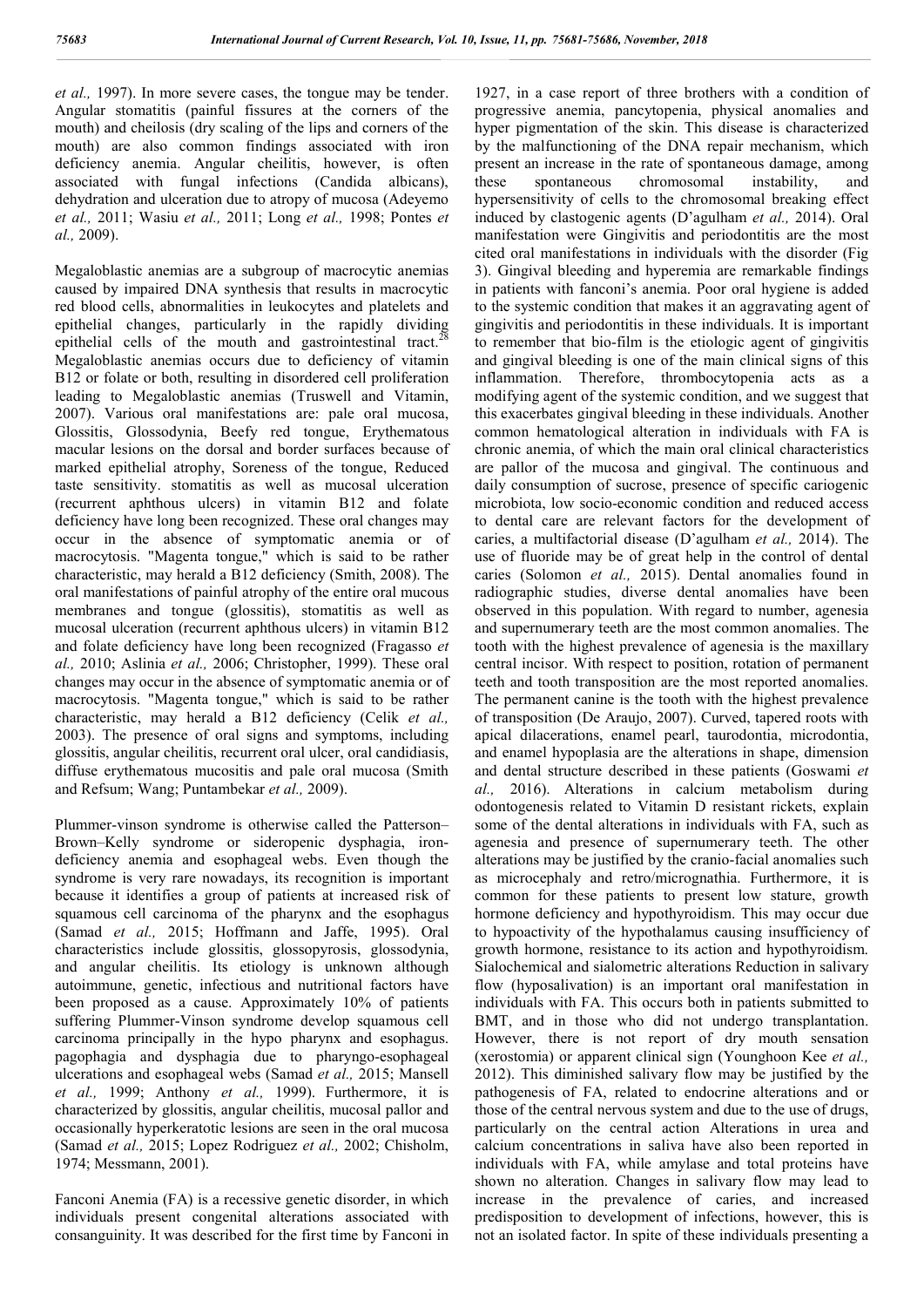low level of salivary flow, and high indices of urea and calcium in saliva being expected, these present reduced values when compared with individuals without systemic alterations. This may be justified by dysfunction in calcium and urea absorption by the body. This applies to calcium by the gastrointestinal atresia, and urea by the renal and hepatic alterations (De Araujo, 2007). Recurrent aphthous ulcers are the most common lesions in soft tissues in individuals with FA. As they present a painful symptomatology, these lesions are responsible for the increase in the frequency of these patients visiting the dental office (Younghoon Kee *et al.,*  2012).



**Fig. 3. Gingivitis in a child with fanconi anemia**

Sickle cell anaemia is a genetic disease caused by replacement of glutamic acid by valine in position 6 at the N-terminus of the beta-chain of globin, thus resulting in haemoglobin S. Under conditions of hypoxia, erythrocytes that predominantly contain haemoglobin S take on a shape resembling a sickle (Kaur *et al.,* 2013). The reduction in oxygen-transport capacity results in circulatory difficulties, including vasoocclusive conditions, which diminishes the lifespan of the red blood cells to approximately 20 days (Konotey-Ahulu, 1974). These orofacial changes in HbSS as reported in the literature include mid-facial overgrowth attributable to marrow hyperplasia, other skull and jaw changes such as increased thickening of the skull and osteoporotic changes, mandibular infarction that may be followed by osteosclerosis, osteomyelitis of the mandible, anesthesia or paraesthesia of the mental nerve, asymptomatic pulpal necrosis, smooth tongue, orofacial pain, enamel hypomineralization and diastema (Morris and Stahl, 1954). (Fig 4 & 5).



#### **Fig. 4. and Fig. 5. showing smooth tongue and high arched palate in sickle cell anemia**

These dentofacial deformities are radiographically characterized by a step-ladder appearance of the alveolar bone and areas of decreased densities and coarse trabecular pattern most easily seen between the root apices of the teeth and the inferior border of the mandible. Mandibular osteomyelitis is an oral complication commonly observed in patients with sickle

cell anemia, which is rarely manifested with other complications, making both its diagnosis and treatment easy (Mourshed and Tuckson, 1974).The mandible is the most affected part of the face because the blood supply is relatively insufficient when compared with the maxilla (Walker and Schenck, 1973; Hammersley, 1984; Patton *et al.,* 1990).

Thalassemia (Mediterranean anemia) is an inherited blood disorder characterized by less hemoglobin and fewer red blood cells in your body than normal. It is a pediatric inherited disease caused by genetic disorder. There is an absence or reduction in the production of hemoglobin. There are two type of thalassemia –alpha or beta-depending on which globin chain is affected by a genetic mutation or deletion. Thalassemia is characterized by severe anemia, growth retardation, skeletal disturbances, and iron overload, cardiac and endocrine abnormalities which cut short the life of the affected patients (Herbert *et al.,* 2009). The most common orofacial manifestations are due to intense compensatory hyperplasia of the marrow and expansion of the marrow cavity and a facial appearance known as "chipmunk" face: enlargement of the maxilla, bossing of the skull and prominent molar eminences. Overdevelopment of the maxilla frequently results in an increased over jet and spacing of maxillary teeth and other degrees of malocclusion (Weel *et al.,* 1987). The most common orofacial manifestations are due to intense compensatory hyperplasia of the marrow and expansion of the marrow cavity (Cannell, 1988). Thalassemia major patients develop skeletal class II maloclussion subsequent to maxillary protrusion and mandibular atrophy. The early fusion of occipital sutures takes place concomitantly with medullary hyperplasia of the anterior maxillofacial structures, causing maxillary skeletal protrusion. Often the mandibular arch is telescoped within the maxillary arch (Brodie syndrome) in thalassemia major patients .Malocclusion due to maxillary protrusion, increased overjetand anterior open bite, malar prominence, saddle nose and frontal bossing give an appearance of 'chip-munk facies' orrodent facies. The mandible is generally less protruded than maxilla apparently because the dense mandibular cortical layer resists expansion (Abu Alhaija *et al.,* 2002; Sakshi Madhok *et al.,* 2014; Margot *et al.,* 1986). Overgrowth of marrow in frontal, temporal and facial bones consistently impedes pneumatisation of paranasal sinuses. Marrow overgrowth in maxillary bone may cause lateral displacement of orbits (hyperteleorism) (Margot *et al.,*  1986).

#### **Summary and conclusion**

The literature therefore emphasizes on a simple yet elaborate assemblage of oral manifestations. Many manifestations may be similar which requires further investigations but what it does is direct or makes the practitioner vigilant about the signs and symptoms and help in documenting a much proper and effective diagnosis for themselves and device a proper treatment plan. It is a field where a medico dental correlation becomes very paramount and work together for a better understanding of the lesion

### **REFERENCES**

Abu Alhaija ES, Hattab FN, al-Omari MA. 2002. Cephalometric measurements and facial deformities in subjects with beta-thalassaemia major. *Eur J Orthod.,* 24:9- 19.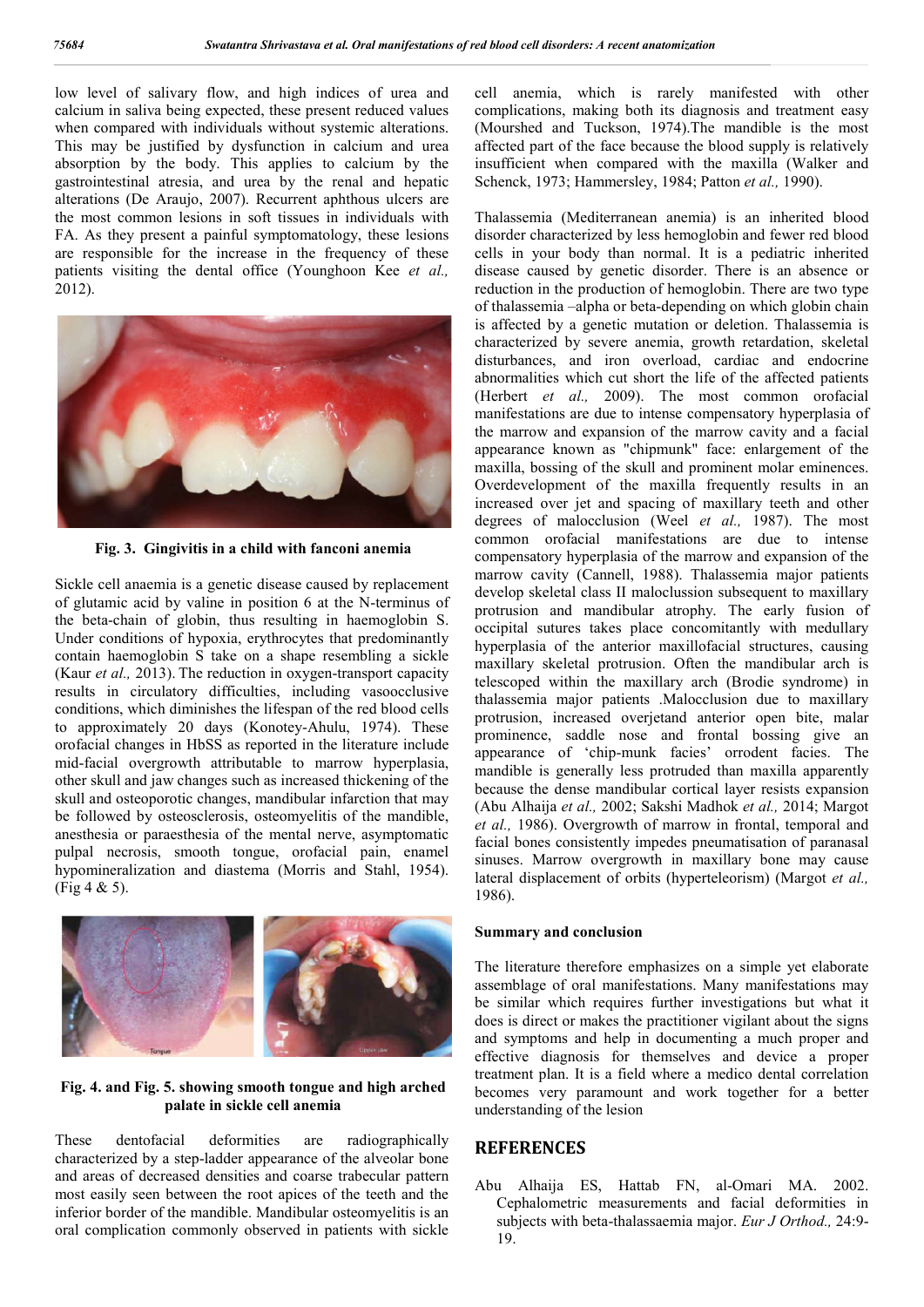- Adollah R., M.Y. Mashor, N.F. Mohd Nasir, H. Rosline, H. Mahsin, H. Adilah N.A. Abu Osman, F. Ibrahim, W.A.B. Wan Abas, H.S. Abd Rahman, H.N. 2008. Blood Cell Image Segmentation: A Review. Ting (Eds.): Biomed Proceedings 21, pp. 141–144, 2008/Available from: Robiyanti Adollah/Retrieved on: 05 July 2016
- Andres and Serraj, 2012. Optimal Management of pernicious anemia, *Journal of Blood Medicine,* 3.
- Anthony R, Sood S, Strachan DR, Fenwick JD. 1999. A case of Plummer-Vinson syndrome in childhood. *J Pediatr Surg.,* 34: 1570-1572. 10.1016/S0022-3468(99)90134-.
- Aslinia F, Mazza J, Yale SH. 2006. Megaloblastic Anemia and Other Causes of Macrocytosis. *Clinical Medicine & Research*, 4(3): 236-241
- Cannell H. 1988. The development of oral and facial signs in beta- thalassaemia major. *Br Dent J.,* 164:50-1.
- Celik M, Barkut K, Oncel C. 2003. Involuntary movements associated with vitamin B12 deficiency. *Parkinsonism and Related Disorders,* 10: 55–57
- Chisholm M. 1974. The association between webs, iron and post-cricoid carcinoma. *Postgrad Med J.,* 50: 215-219.
- Christopher F, 1999. Snow. Laboratory Diagnosis of Vitamin B12 and Folate Deficiency. *Arch Intern Med.,* 159:1289-1298
- D'agulham AC et al. 2014. Fanconi Anemia: main oral manifestations. RGO, Rev Gaúch Odontol, Porto Alegre, v.62, n.3, p. 281-288, out./dez.
- De Araujo, MR. 2007. Fanconi's anemia: clinical and radiographicoralManifestations,*Oral Diseases,*13,291–295.
- DeLong L, Burkhart NW. 2013. General and Oral Pathology for the Dental Hygienist. 2nd edition. Wolters Kluwer-Lippincott, Williams & Wilkins. Baltimore.
- Erythroblastosis fetalis produced by Kell immunization: dental findings Claire L. Cullen, Pediatric dentistry November/December,1990- Volume12; Number 6.
- Erythroblastosis fetalis produced by Kell immunization: dental findings Claire L. Cullen, pediatric dentistry November/ December, 1990- Volume12; Number 6.
- Erythroblastosis Fetalis report of case richard D. california and western medicine. Vol. 56, No. 1.
- Erythroblastosis Fetalis, C. Edwin Kinley, *Dalhousie Medical Journal,* 21, '56.
- Eva C. Guinan et al. 2011. Diagnosis and Management of Aplastic Anemia., American Society of Hematology.
- Fragasso A, Mannarella C, Ciancio A. 2010. Functional vitamin B12 deficiency in alcoholics: An intriguing finding in a retrospective study of megaloblastic anemic patients. *European Journal of Internal Medicine,* 21: 97–100.
- Frewin R, Hensen A, Provan D. 1997. ABC of clinical haematology: iron deficiency anaemia. *Br Med J.,* 314:360- 363
- Goswami et al. 2016. Dental Perspective of Rare Disease of Fanconi Anemia: Case Report with Review. Clinical Medicine Insights: Case Reports, 9 25–30 doi: 10.4137/CCRep.S37931
- Guidelines for the diagnosis and treatment of Cobalamin and Folate disorders; British Committee for Standards inHaematology (2014)
- Hammersley N. 1984. Mandibular infarction occurring during a sickle cell crisis. *Br J Oral Maxillofac Surg.,* 22:103-14.
- Herbert L. Muncie, JR. et al. 2009. Alpha and Beta Thalassemia, *American Family Physician,* Volume 80, Number 4.
- Hoffmann RM, Jaffe PE. 1995. Plummer-Vinson syndrome. A case report and literature review. *Arch Intern Med,* 155: 2008-111. 10.1001/archinte.155.18.2008.
- Iron biology in immune function, muscle metabolism and neuronal functioning. *J Nutr.,* 2001;131:568S-580S;
- Jepson et al, 1969. Polycythemia, Canad. *Med. Ass. J.,* 8, Vol. 100
- Kaur M. et al. 2013. An overview on sickle cell disease profile, *Asian J Pharm Clin Res.,* Vol 6, Suppl 1, 25-37
- Konotey-Ahulu FI. 1974. The Sickle cell disease: Clinical manifestations including the 'sickle cell crisis'. *Arch Intern Med.,* 133:611-9.
- Lahner E, Annibale B. 2009. Pernicious anemia: new insights from a gastroenterological point of view. *World J Gastroenterol.,* 7;15(41):5121-8.
- Lele MV. 1965. Oral manifestations of polycythemia rubra vera*. J All India Dent Assoc.*
- Long RG, Hlousek L, Doyle JL. 1998. Oral manifestations of systemic diseases. *Mt Sinai J Med.,* 65:309-15.
- Lopez Rodriguez MJ, Robledo Andres P, Amarilla Jimenez A, Roncero Maillo M, Lopez Lafuente A, Arroyo Carrera I. 2002. Sideropenic dysphagia in an adolescent. *J Pediatr Gastroenterol Nutr.,* 34: 87-90.
- Mansell NJ, Jani P, Bailey CM. 1999. Plummer-Vinson syndrome – a rare presentation in a child. *J Laryngol Otol.,* 113: 475-476.
- Margot L et al. 1986. The thalassemias: Oral manifestations and complications, *Oral Surg. Oral med. Oral path.,* Volume 62 Number 2.
- Messmann H. 2001. Squamous cell cancer of the oesophagus. *Best Pract Res Clin Gastroenterol.,* 15: 249-265. 10.1053/ bega.2000.0172.
- Morris AL, Stahl SS. 1954. Intraoral roentgenographic changes in sickle cell anaemia, a case report. *Oral Surg Oral Med Oral Pathol.,* 7:787-91.
- Mourshed F, Tuckson CR. 1974. A study of the radiographic features of the jaws in sickle cell anaemia. *Oral Surg Oral Med Oral Pathol.,* 37:812-9.
- Nabiel Al Khouri, 1999. Aplastic Anemia: Review of Etiology and Treatment,Hospital Physician.
- Neal S. Young, 2010. Aplastic Anemia: Pathophysiology and Treatment, *Biol Blood Marrow Transplant,* 16:S119-S125.
- Patton LL, Brahim JS, Travis WD. 1990. Mandibular osteomyelitis in a patient with sickle cell anaemia: Report of a case. *J Am Dent Assoc.,* 121:602-4.
- Polycythemia Vera, 2004.American family Physician. *Brian J. Stuart,* Volume 69, Number 9.
- Pontes HAR, Neto NC, Ferreira KB et al. 2009. Oral Manifestations of Vitamin B12 Deficiency: A Case Report. *J Can Dent Assoc.,* 75(7): 533-37
- Puntambekar P, Basha MM, Zak IT. 2009. Rare sensory and autonomic disturbances associated with vitamin B12 deficiency. *Journal of the Neurological Sciences,* 287:285– 287
- Rai A. et al. 2016. Aplastic anemia presenting as bleeding of gingiva:Case report and dental considerations. *The Saudi Journal for Dental Research,* 7, 69–72
- Richa Wadhawan et al. 2014. Oral manifestations of systemic diseases: A review, *Journal of Science*, Vol 4, Issue 4, 233- 241.
- Richa Wadhawan. et al. 2014. Oral manifestation of systemic diseases: A review. *Journal of Science,* Vol 4. Issue 4. 233- 241.
- sakshi madhok et al. 2014. Dental consideration in thalassemic patients, *IOSR Journal of Dental and Medical Sciences (IOSR-JDMS)* e-ISSN: 2279-0853, p-ISSN: 2279- 0861.Volume 13, Issue 6 Ver. IV, PP 57-62,